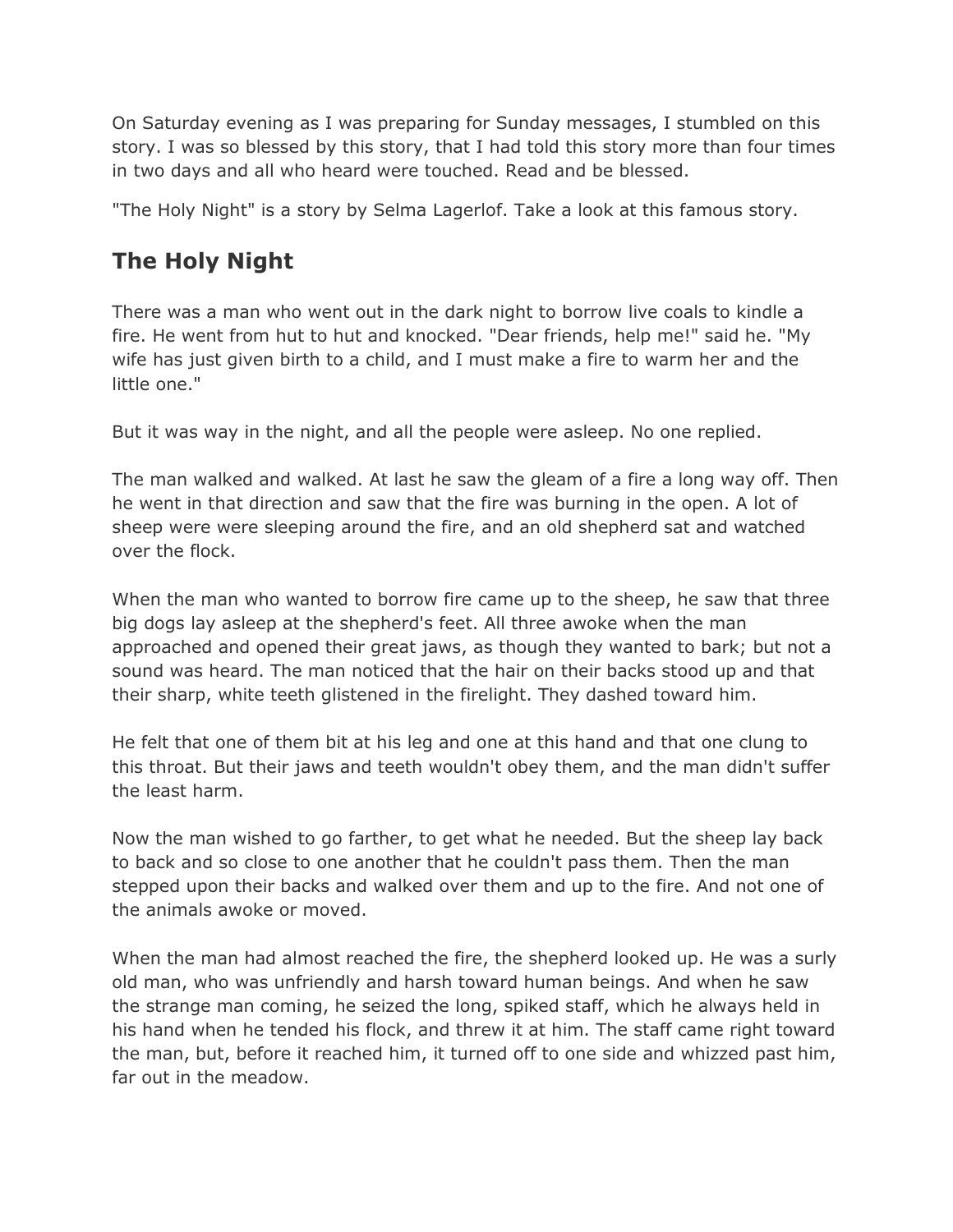Now the man came up to the shepherd and said to him: "Good man, help me, and lend me a little fire! My wife has just given birth to a child, and I must make a fire to warm her and the little one."

The shepherd would rather have said no, but when he pondered that the dogs couldn't hurt the man, and the sheep had not run from him, and that the staff had not wished to strike him, he was a little afraid, and dared not deny the man that which he asked.

"Take as much as you need!" he said to the man.

But then the fire was nearly burnt out. There were no logs or branches left, only a big heap of live coals, and the stranger had neither spade nor shovel wherein he could carry the red-hot coals.

When the shepherd saw this, he said again: "Take as much as you need!" And he was glad that the man wouldn't be able to take away any coals.

But the man stopped and picked coals from the ashes with his bare hands, and laid them in his mantle. And he didn't burn his hands when he touched them, nor did the coals scorch his mantle; but he carried them away as if they had been nuts or apples.

And when the shepherd, who was such a cruel and hardhearted man, saw all this, he began to wonder to himself. What kind of a night is this, when the dogs do not bite, the sheep are not scared, the staff does not kill, or the fire scorch? He called the stranger back and said to him: "What kind of a night is this? And how does it happen that all things show you compassion?"

Then said the man: "I cannot tell you if you yourself do not see it." And he wished to go his way, that he might soon make a fire and warm his wife and child.

But the shepherd did not wish to lose sight of the man before he had found out what all this might portend. He got up and followed the man till they came to the place where he lived.

Then the shepherd saw the man didn't have so much as a hut to dwell in, but that his wife and babe were lying in a mountain grotto, where there was nothing except the cold and naked stone walls.

But the shepherd thought that perhaps the poor innocent child might freeze to death there in the grotto; and, although he was a hard man, he was touched, and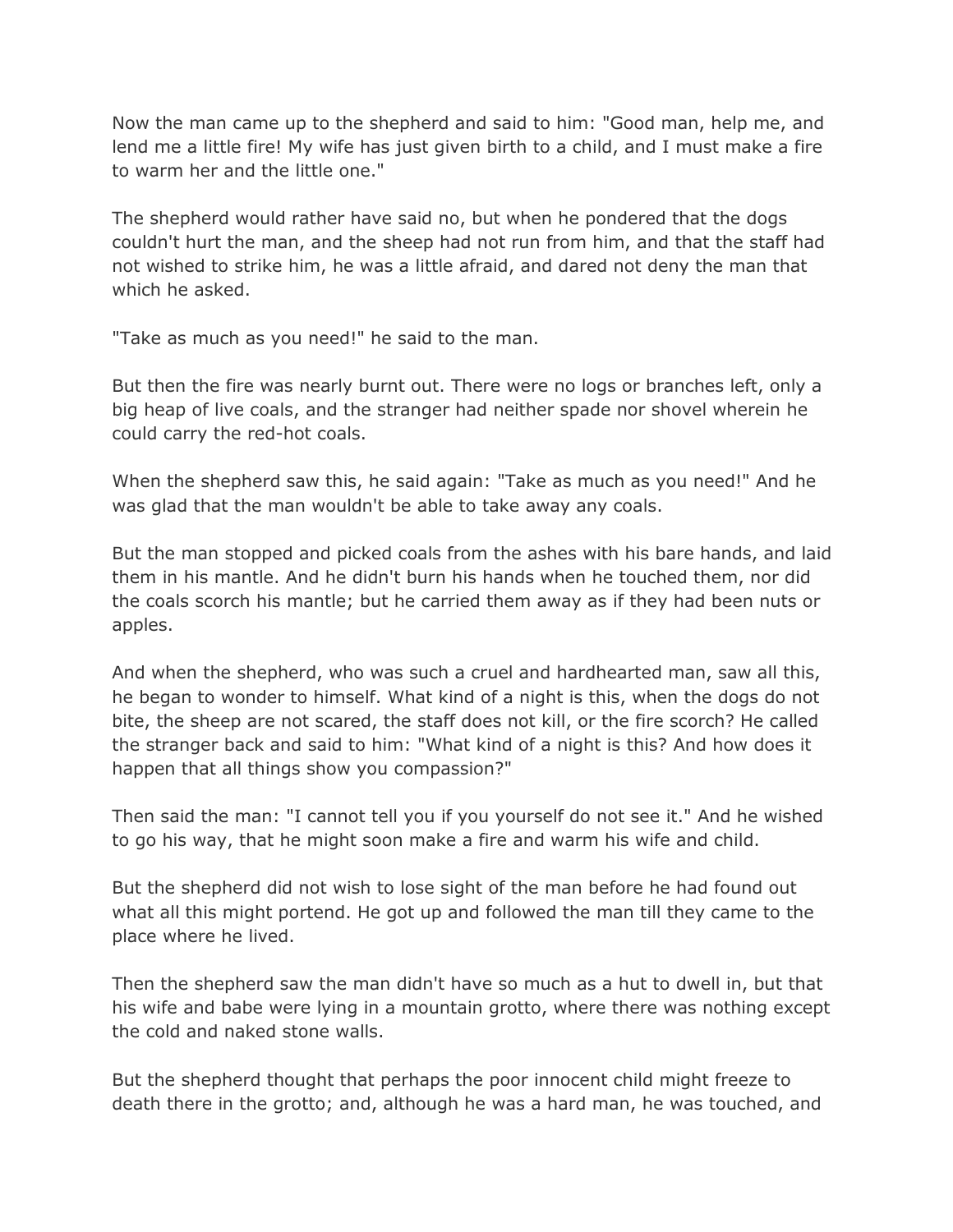thought he would like to help it. And he loosened the knapsack from his shoulder, took from it a soft white sheepskin, gave it to the strange man, and said that he should let the child sleep on it.

But just as soon as he showed that he, too, could be merciful, his eyes were opened, and he saw what he had not been able to see before, and heard what he could not have heard before.

He saw that all around him stood a ring of little silver-winged angels, and each held a stringed instrument, and all sang in loud tones that tonight the Saviour was born who should redeem the world from its sins.

Then he understood how all things were so happy this night that they didn't want to do anything wrong.

And it was not only around the shepherd that there were angels, but he saw them everywhere. They sat inside the grotto, they sat outside on the mountain, and they flew under the heavens. They came marching in great companies, and, as they passed, they paused and cast a glance at the child.

There was such jubilation and such gladness and songs and play! And all this he saw in the dark night whereas before he could not have made out anything. He was so happy because his eyes had been opened that he fell upon his knees and thanked God.

What that shepherd saw, we might also see, for the angels fly down from heaven every Christmas Eve, if we could only see them.

You must remember this, for it is as true, as true as that I see you and you see me. It is not revealed by the light of lamps or candles, and it does not depend upon sun and moon; but that which is needful is that we have such eyes as can see God's glory. [\(http://classiclit.about.com/od/christmasstoriesholiday/a/aa\\_holynight.htm\)](http://classiclit.about.com/od/christmasstoriesholiday/a/aa_holynight.htm)

**2 Corinthians 4:3-7 ( NASB )** <sup>3</sup>And even if our gospel is veiled, it is veiled to those who are perishing,  $4$ in whose case the god of this world has blinded the minds of the unbelieving so that they might not see the light of the gospel of the glory of Christ, who is the image of God. <sup>5</sup>For we do not preach ourselves but Christ Jesus as Lord, and ourselves as your bond-servants for Jesus' sake.